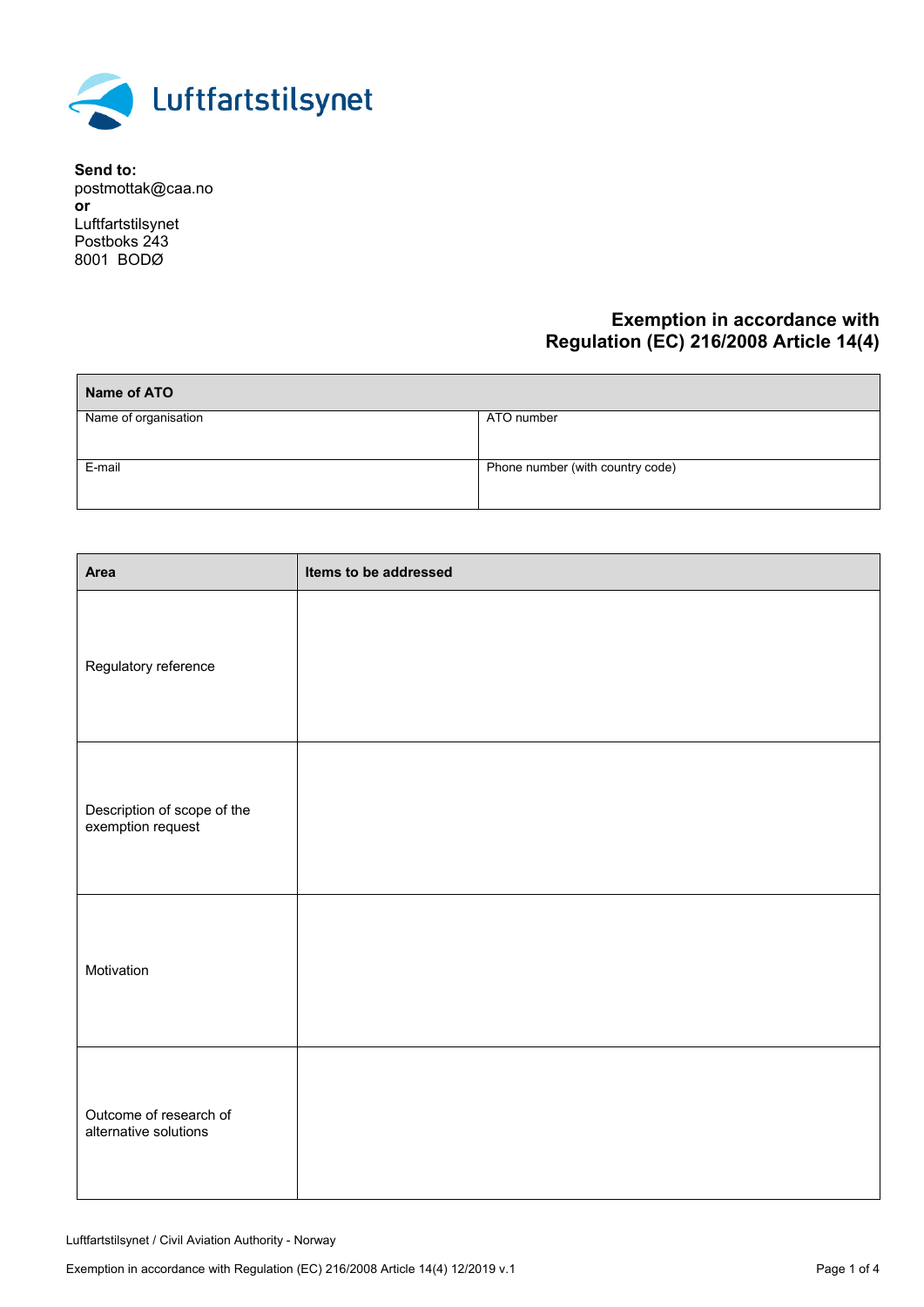| <b>Risk Assessment</b> |  |
|------------------------|--|
| Mitigation             |  |
| Action plan            |  |
| Affected areas         |  |
| Remarks                |  |

| <b>Signature of Head of Training</b>                               |           |  |
|--------------------------------------------------------------------|-----------|--|
| I confirm that the information filled out in this form is correct. |           |  |
| Date                                                               | Signature |  |
|                                                                    |           |  |
|                                                                    |           |  |
|                                                                    |           |  |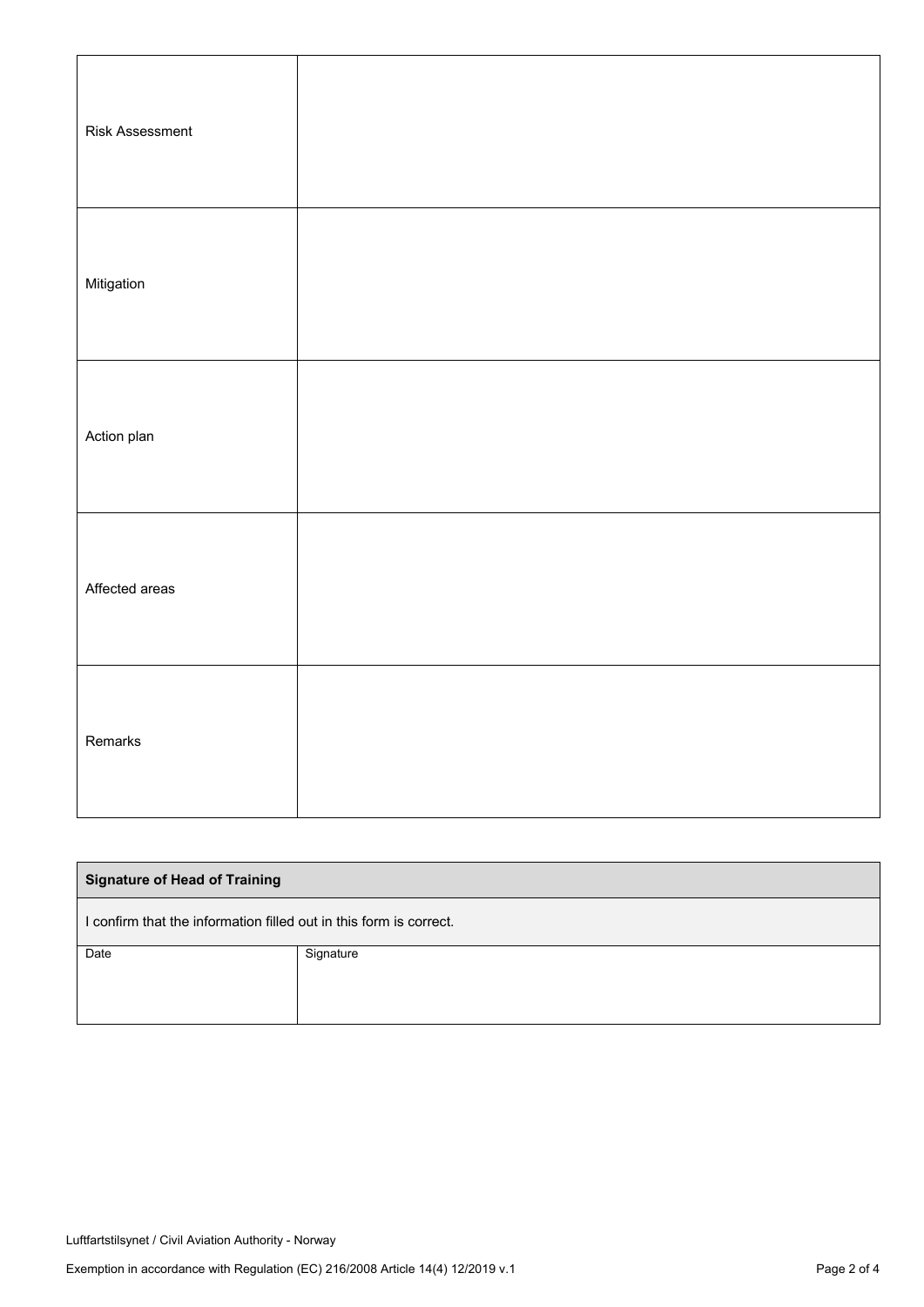| <b>Guide</b>                                     |                                                                                                                                                                                                                                                                                                                                                                                                                            |  |
|--------------------------------------------------|----------------------------------------------------------------------------------------------------------------------------------------------------------------------------------------------------------------------------------------------------------------------------------------------------------------------------------------------------------------------------------------------------------------------------|--|
| Area                                             | Items to be addressed                                                                                                                                                                                                                                                                                                                                                                                                      |  |
| Regulatory reference                             | Specify exactly the regulatory requirement from which the ATO is seeking to<br>be exempted. The request should normally concern the requirement laid<br>down in paragraph 18 (a) of Appendix 9 to Regulation (EU) No 1178/2011<br>applicable as of 20 December 2019.                                                                                                                                                       |  |
| Description of scope of the<br>exemption request | List the exact training course(s) approved by the Competent Authority that<br>are covered by the exemption request.                                                                                                                                                                                                                                                                                                        |  |
| Motivation                                       | Describe the urgent unforeseeable circumstances or urgent operational<br>needs which motivate your request, including:<br>The precise reasons why the ATO will not be able to ensure compliance of the<br>course delivery by 20 December 2019.<br>Chronology of events leading to the impossibility to comply and the reason for<br>alate notification if applicable;                                                      |  |
| Outcome of research of<br>alternative solutions  | Specify why the exemption constitutes the sole possibility to adequately<br>address those circumstances or needs in compliance with the applicable<br>requirements. In this respect describe what other alternative solutions have<br>been investigated/considered to address the problem, such as but not<br>limited to contracting compliant devices from other FSTD operators, or<br>rescheduling the training courses. |  |
| <b>Risk Assessment</b>                           | Conduct a risk analysis addressing the risk associated with the following<br>cases:<br><b>Exemption granted</b><br>$\overline{\phantom{a}}$<br><b>Exemption denied</b><br>Substantiate the rationale behind the risk assessment, including the<br>resources required for the implementation of those measures.                                                                                                             |  |
| Mitigation                                       | Specify what mitigating measures the ATO proposes to apply during the<br>duration of the exemption, to contain the risk.                                                                                                                                                                                                                                                                                                   |  |